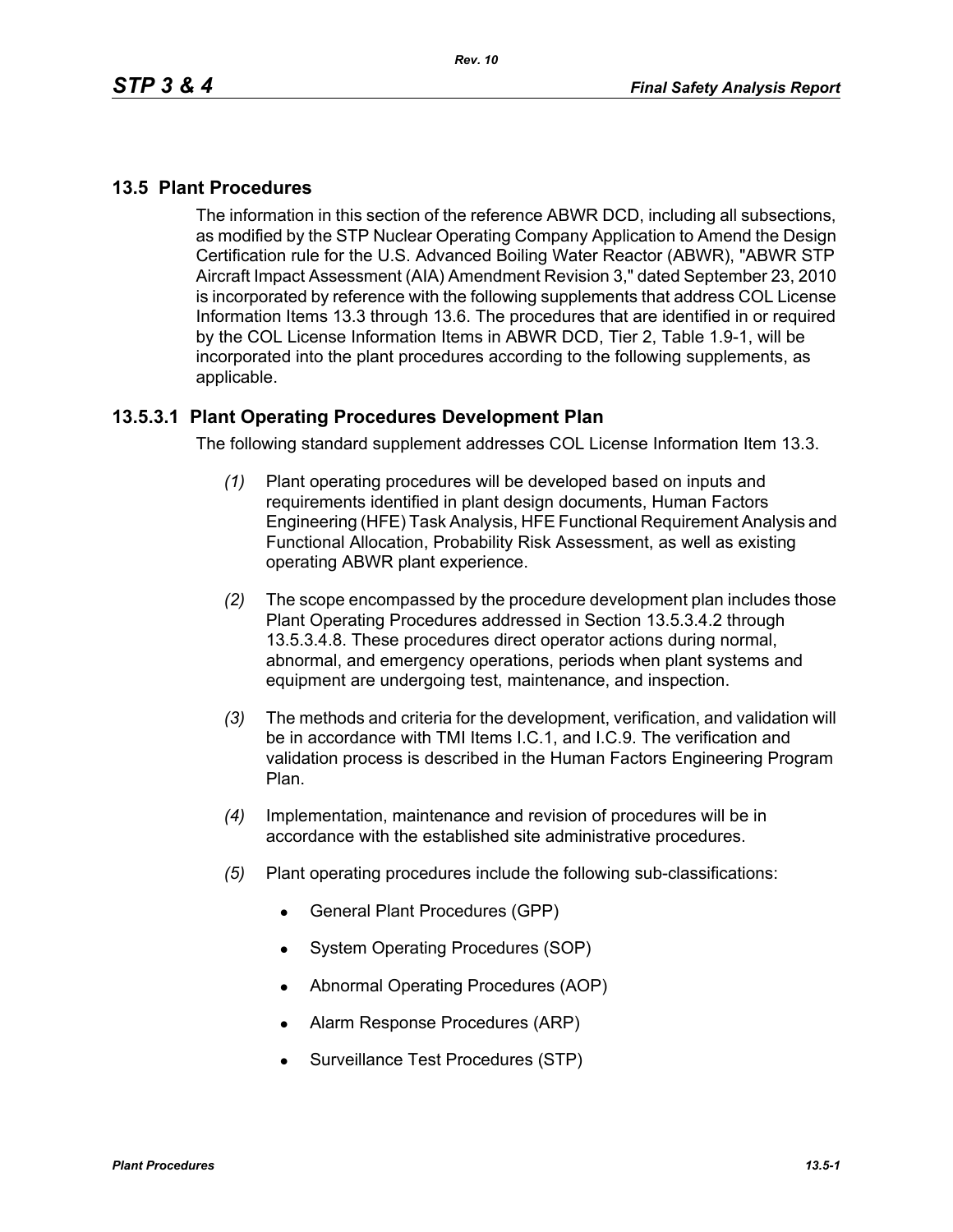- *(6)* A procedure writer's guide will be developed and implemented that defines the process for developing GPP, SOP, AOP, ARP, and STP. For multi-unit sites with existing operating units, the Writers Guide in use for the operating units will be used to ensure consistent site operation. The guide will contain sufficiently objective criteria so that procedures developed are complete, accurate, consistent in organization, style, and content, easy to understand. It will provide instructions for procedure content and format, including the writing of action steps and the specification of acceptable acronym lists and acceptable terms to be used.
- *(7)* The content of the GPPs, SOPs, and STPs will incorporate the following elements as applicable.
	- **Title**
	- Discussion
	- **References**
	- Prerequisites
	- Precautions (including warnings, cautions, and notes)
	- Limitations and actions
	- Required operator actions
	- Acceptance criteria (Surveillance Test Procedures only)
	- **References**
	- **Attachments**
- *(8)* The format for the Abnormal Operating Procedures (AOPs) and procedures for other significant events will include the following, as appropriate:
	- Symptoms
	- Automatic actions
	- Immediate operator actions
	- Subsequent operator actions
- *(9)* The format for the Alarm Response Procedures will include the following, as appropriate:
	- Alarm message description
	- Automatic actions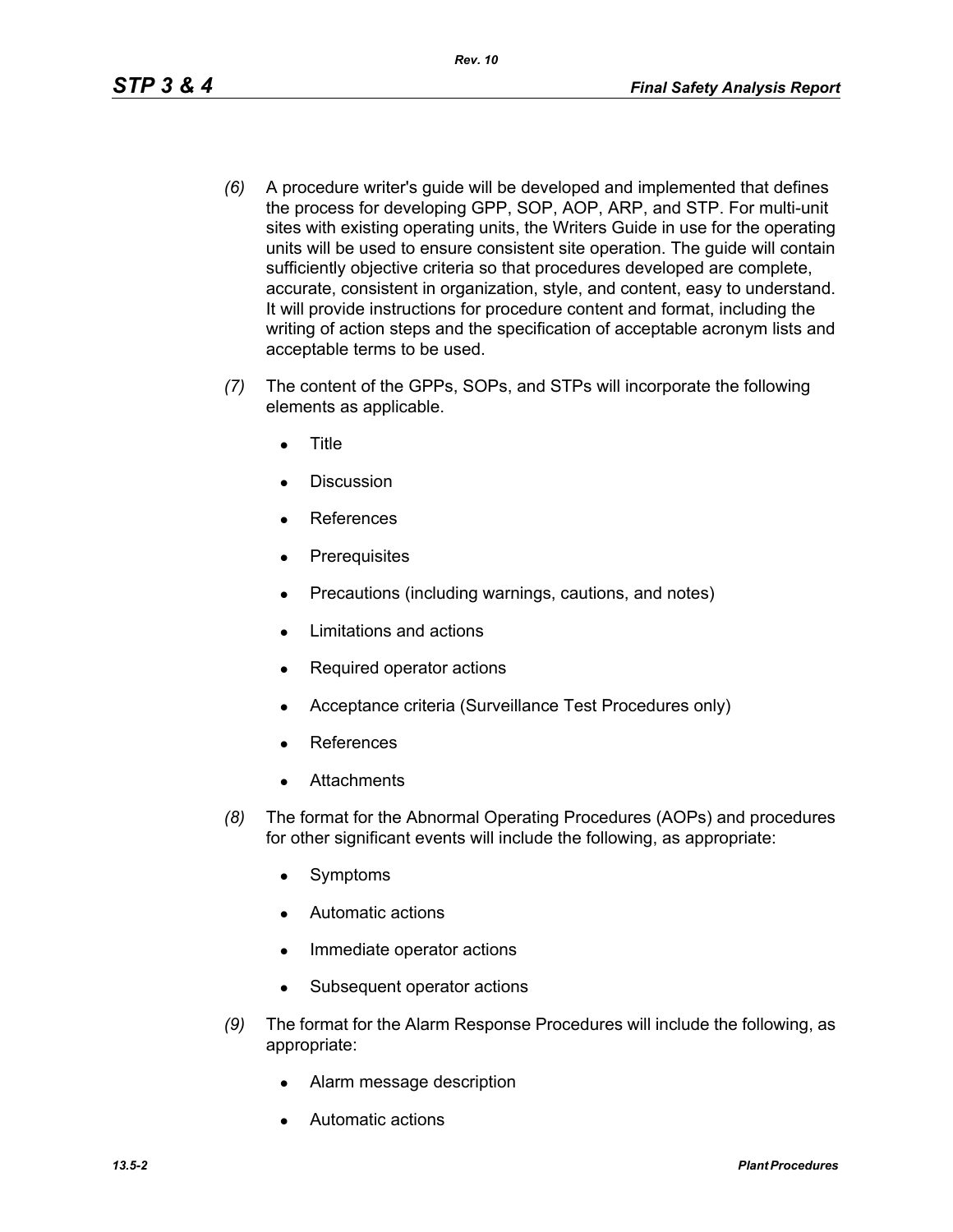- Operator actions
- Probable causes

### **13.5.3.2 Emergency Operating Procedures**

The following standard supplement addresses COL License Information Item 13.4.

- *(1)* STP will utilize the approved Emergency Procedure Guidelines (EPG) as found in Chapter 18 of the Design Control Documents Tier 2, based on the BWR Owners Group EPG Revision 4.
- *(2)* A plant specific Emergency Operating Procedure (EOP) writer's guide will be developed and implemented. The writer's guide will contain objective criteria that will require that the emergency procedures are consistent in organization, style, content, and usage of terms. Guidance for the development of EOP's will come from NUREG-0899, NUREG-1358 (including Supplement 1) and NUREG/CR-5228.
- *(3)* EOPs will be in a symptom-based format with clearly specified entry conditions that provide the operator guidance in response to upset plant conditions in which one or more key variables are out of limits, regardless the cause.
- *(4)* STP Plant Specific Technical Guidelines (PSTGs) will be generated based on analysis of transients and accidents that are specific to a site plant design and operating philosophy. The PSTGs will be derived from the ABWR EPGs.
- *(5)* As part of the emergency procedure development, a document will be generated identifying any significant deviations from the approved EPGs (including identification of additional equipment beyond that identified in the approved guidelines), along with all necessary engineering evaluations or analyses to support the adequacy of each deviation. As part of this evaluation a determination whether these deviations impact the analysis of controls and indications identified in Appendix 18 F of the Design Control Document Tier-2 will be performed.
- *(6)* Site-specific calculations will be performed to support generation of the curves and limits utilized in the EOPs.
- *(7)* EOPs will support the Plant Operations Training Program. They are verified and validated in the HFE program and evaluated in the STP Human Factors Engineering Program. The EOPs will also be completed in time to support the Plant Operations Training Program. The Procedure Generation Package (PGP) for EOPs will be submitted to the NRC 3 months prior to formal operator training on EOPs.
- *(8)* Implementation, maintenance, and revision of procedures will be in accordance with the established site administrative procedures.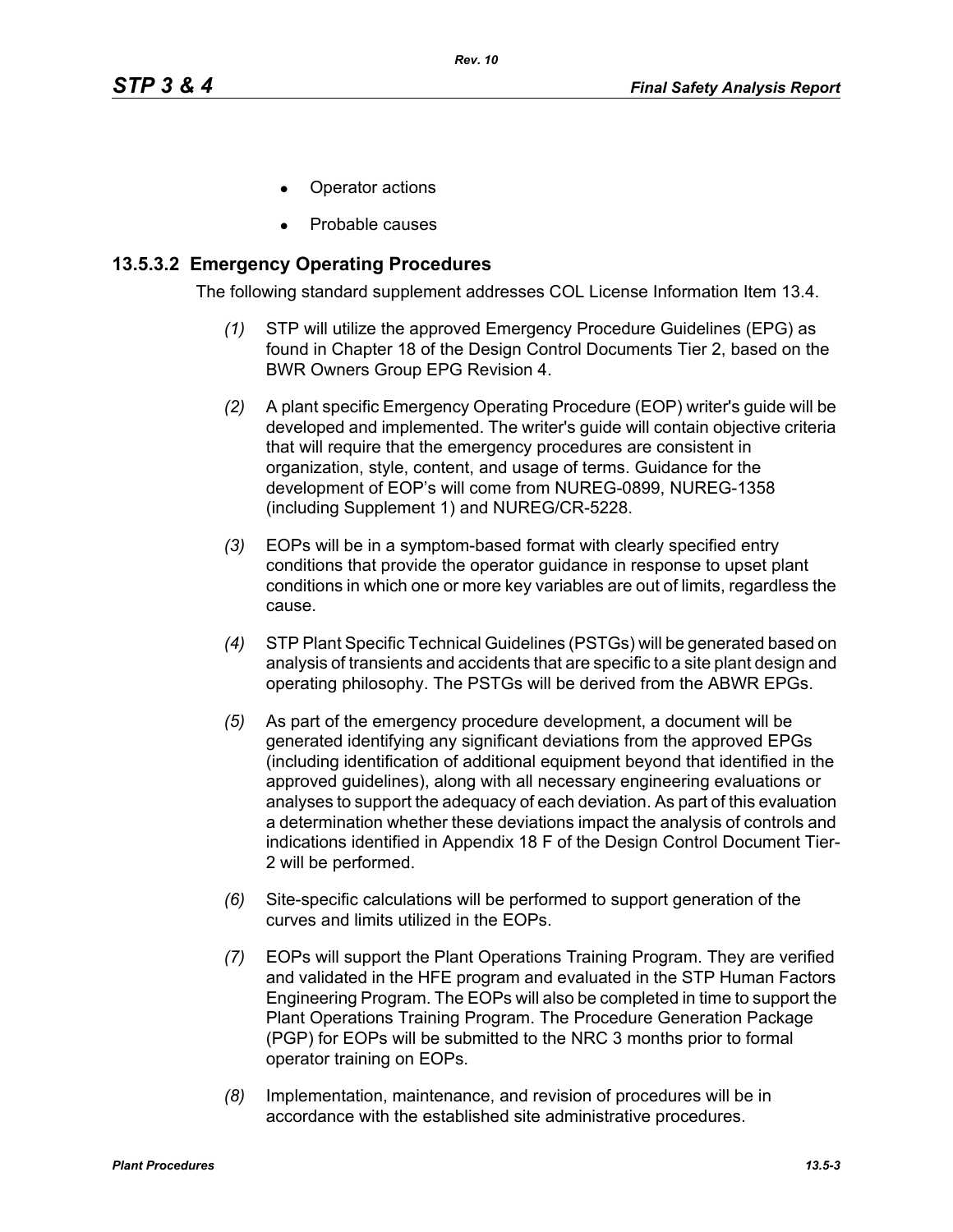# **13.5.3.3 Implementation of the Plan**

The following standard supplement addresses COL License Information Item 13.5.

#### **13.5.3.3.1 Administrative Procedures**

- *(1)* Administrative procedures are those procedures that (a) provide the administrative controls with respect to performing activities or evolutions, and (b) define and provide controls for operational activities of the plant staff. Examples of procedures that fall in this category are identified in section 13.5.3.4.1.
- *(2)* Regulatory Guide (RG) 1.33, Rev. 2, will be used as a guide for the preparation of plant administrative policies and procedures. The requirements of the STP FSAR 17.2 (Quality Assurance During the Operations Phase) will be met for those systems and components listed in section 13.5.3.4.1 to which 10 CFR 50 Appendix B requirements apply.
- *(3)* Administrative procedures will be developed based upon the experiences of other STP operating plants and will be consistent with STP guidelines.
- *(4)* The responsibility for preparing, maintaining and approving plant procedures will be assigned by an STP administrative procedure. Procedures will be assigned to an STP organization and manager based on content, intended user, and importance to plant operation. Safety-related procedures will be reviewed by the Plant Operations Review Committee (PORC) and approved by the Plant Manager.

#### **13.5.3.3.2 Maintenance and Other Procedures**

- *(1)* Procedures under this category address specific site-wide programs as they relate to maintenance and general operations. Procedures in this category are normally developed consistent with STP guidelines and based on the experiences of other operating plants.
- *(2)* A list of typical procedures included in the scope of the Maintenance and Other Operating Procedures is provided in Section 13.5.3.4.2 and 13.5.3.4.3. It is not necessary for all the procedures to contain titles exactly as listed, but all systems, evolutions, and events listed that are applicable to the ABWR certified design will be covered.
- *(3)* The existing procedures in use at STP 1 & 2 will be used to ensure consistent site operation. A review will be performed to ensure that the existing administrative procedures are consistent with the STP 3 & 4 FSAR. Should any changes be necessary to those procedures as a result of ABWR unique features, the procedures will be updated using the existing procedure change process.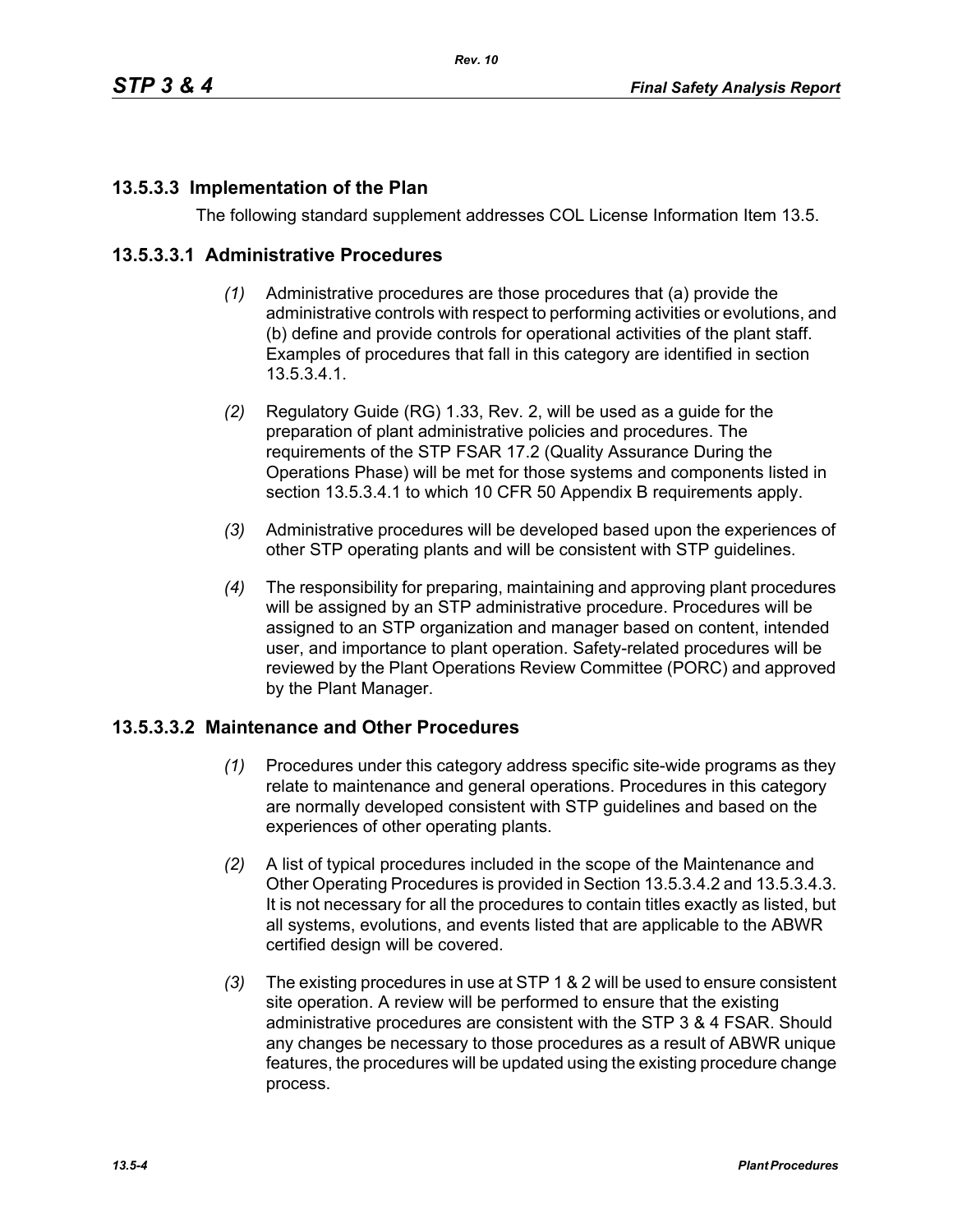*(4)* STP procedures will be prepared following the STP guidelines listed above and be issued six months prior to the commencement of the Preoperational Test Program.

# **13.5.3.4 Procedures Included In Scope Of Plan**

The following standard supplement addresses COL License Information Item 13.6.

The following is a list of typical procedures that will be included in the scope of the Plant Procedures Development Plan. It is not necessary for all the procedures to contain titles exactly as listed, but all systems, evolutions, and events listed that are applicable to the ABWR nuclear power station will be covered.

### **13.5.3.4.1 Administrative Procedures**

Administrative Procedures are those procedures that (1) provide the administrative controls with respect to performing activities or evolutions and (2) define and provide controls for operational activities of the plant staff. These include:

- *(1)* Control ( i.e. control of activies or evolutions)
	- Procedure review and approval
	- Equipment control procedures
	- Control of maintenance and modifications
	- $\bullet$  Fire protection procedures
	- Crane operation procedures
	- Temporary changes to procedures
	- $\bullet$  Temporary procedures
	- Special orders of a transient or self-cancelling character
	- Special Nuclear Material (SNM) Material Control and Accounting Program
- *(2)* Specific Procedures (i.e. operational activities for plant staff)
	- Standing orders to shift personnel including the authority and responsibility of the shift supervisor, licensed senior reactor operator in the control room, control room operator, and shift technical advisor
	- A process for implementing the safety/security interface requirements of 10 CFR 73.58.
	- Assignment of shift personnel to duty stations and definition of "surveillance area"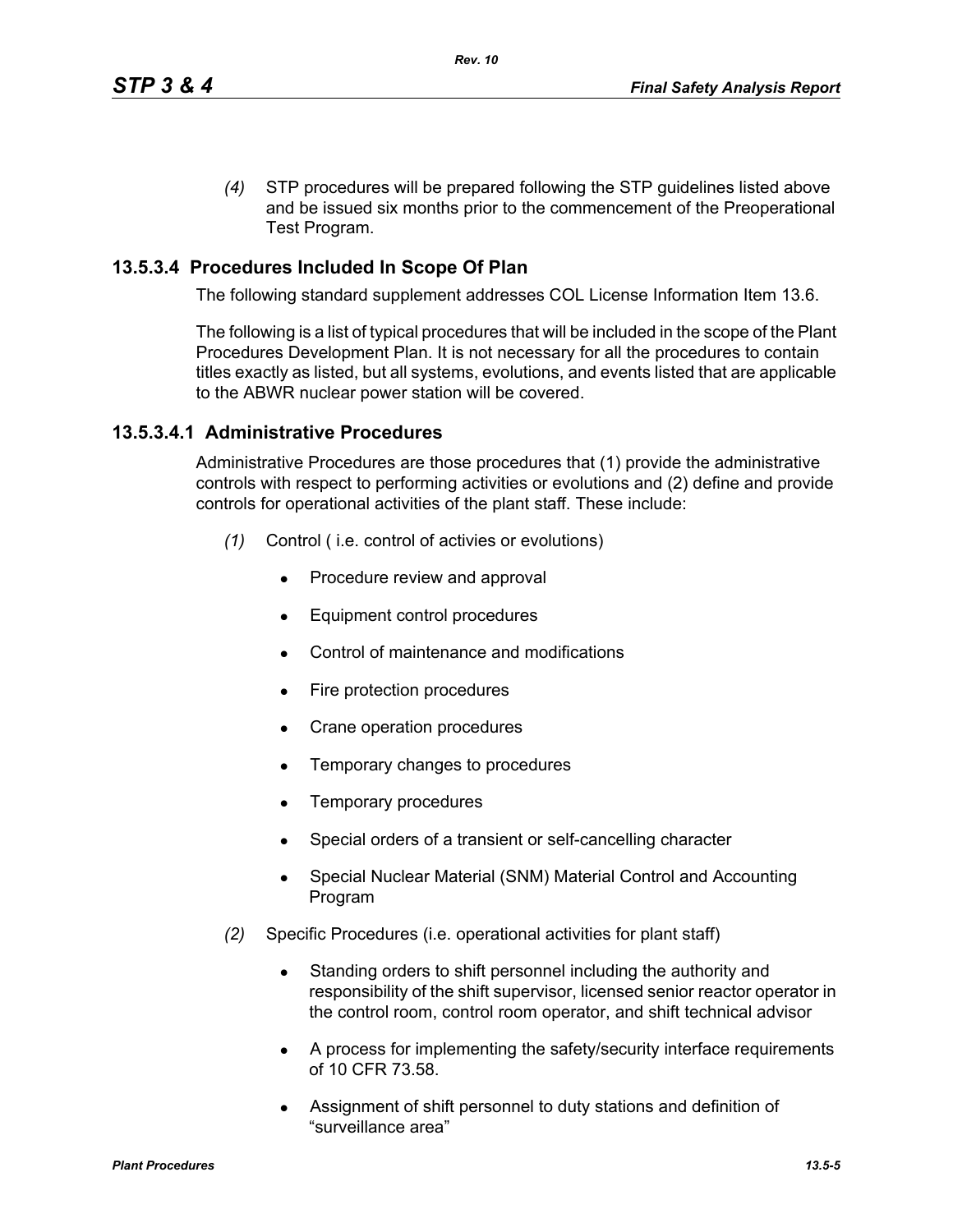- Shift relief and turnover
- Fitness for duty
- Control room access
- Limitations on work hours
- Feedback of design construction and applicable important industry and operation experience
- Shift Supervisor administrative duties
- Verification of correct performance of operating activities

### **13.5.3.4.2 Maintenance and Other Operating Procedures**

Procedures will be provided to guide operation during maintenance and modification procedures that require operator actions to be taken in the main control room or remote shutdown panel including the following:

- *(1)* Exercising of equipment that is normally idle but that must operate when required
- *(2)* Removal of reactor head
- *(3)* Plant radiation protection procedures
- *(4)* Emergency preparedness procedures
- *(5)* Instrument calibration and test procedures
- *(6)* Chemical-radiochemical control procedures
- *(7)* Radioactive waste management procedures
- *(8)* Maintenance and modification procedures
- *(9)* Material control procedures
- *(10)* Precautions for performing testing, maintenance and inspections of Main Control Room and Remote Shutdown control panels
- *(11)* Activation and implementation of the facility emergency plan

#### **13.5.3.4.3 Radiation Control Procedures**

The following procedures will be provided as discussed in Section A 7(d) of ANSI/ANS-3.2

*(1)* Mechanical vacuum pump operation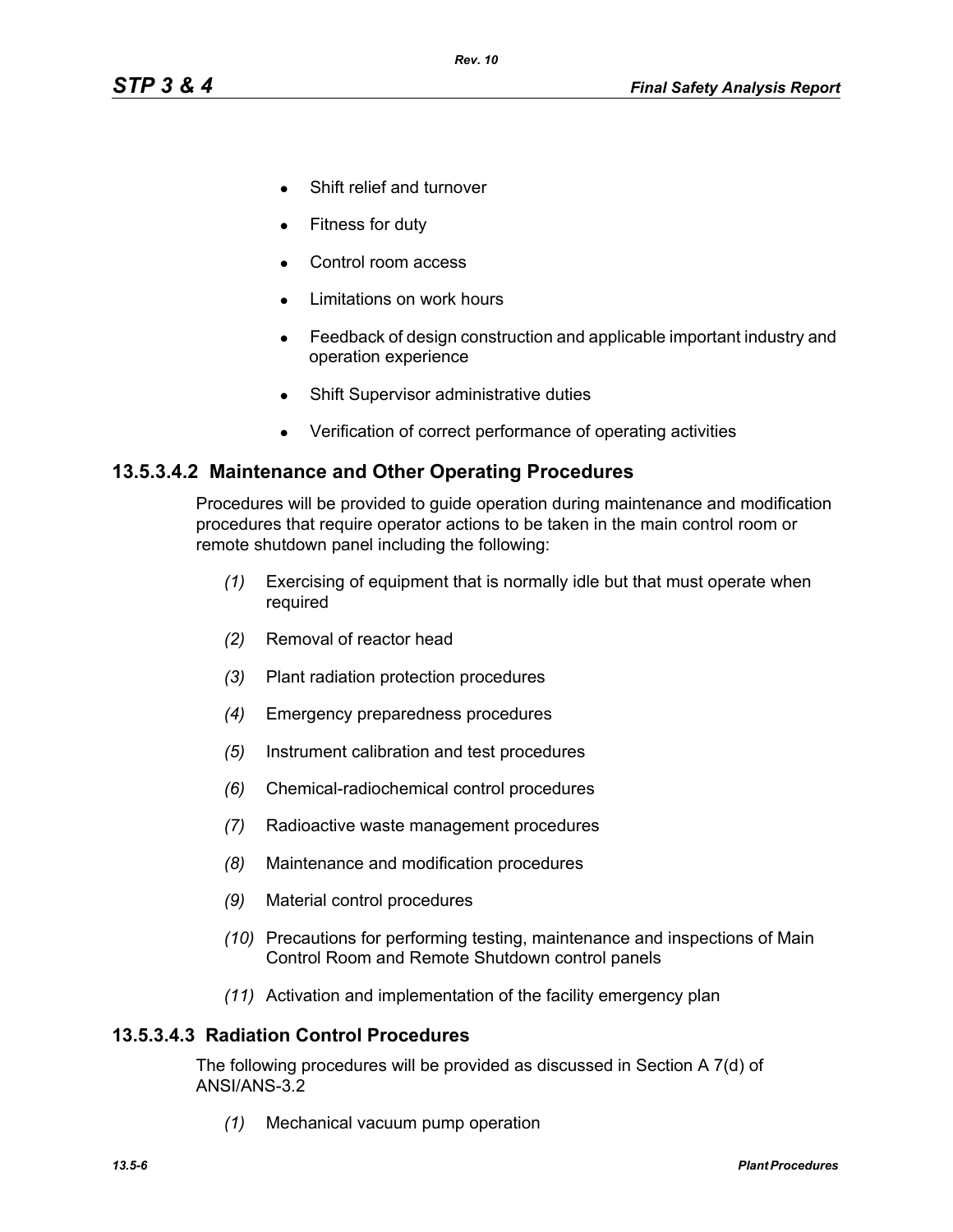- *(2)* Air ejector operation
- *(3)* Packing steam exhauster operation
- *(4)* Sampling
- *(5)* Air ejection, ventilation, and stack monitor
- *(6)* Area radiation monitoring system operation
- *(7)* Process radiation monitoring system operation
- *(8)* Meteorological monitoring
- *(9)* Discharge of effluents
- *(10)* Dose calculations

Equipment-specific requirements (items 1 through 7) will be addressed in the System Operating Procedures and elements that must be incorporated for the entire site (items 8 through 10) will be addressed in Administrative or Maintenance Procedures.

### **13.5.3.4.4 General Plant Procedures**

Integrated operating procedures provide instruction for the integrated operation of the plant. As discussed in Section A5 of ANSI/ANS-3.2, typical integrated operating procedures will include evolutions listed below:

- *(1)* Cold Shutdown to Hot Standby
- *(2)* Hot Shutdown to Startup
- *(3)* Recovery from Reactor Trip
- *(4)* Operation at Hot Standby
- *(5)* Turbine Startup and Synchronization of Generator
- *(6)* Changing Load and Load Following
- *(7)* Power Operation and Process Monitoring
- *(8)* Power Operation with Less than Full Reactor Coolant Flow
- *(9)* Plant Shutdown to Hot Standby
- *(10)* Hot Standby to Cold Shutdown
- *(11)* Preparation for Refueling and Refueling Equipment Operation
- *(12)* Refueling and Core Alternations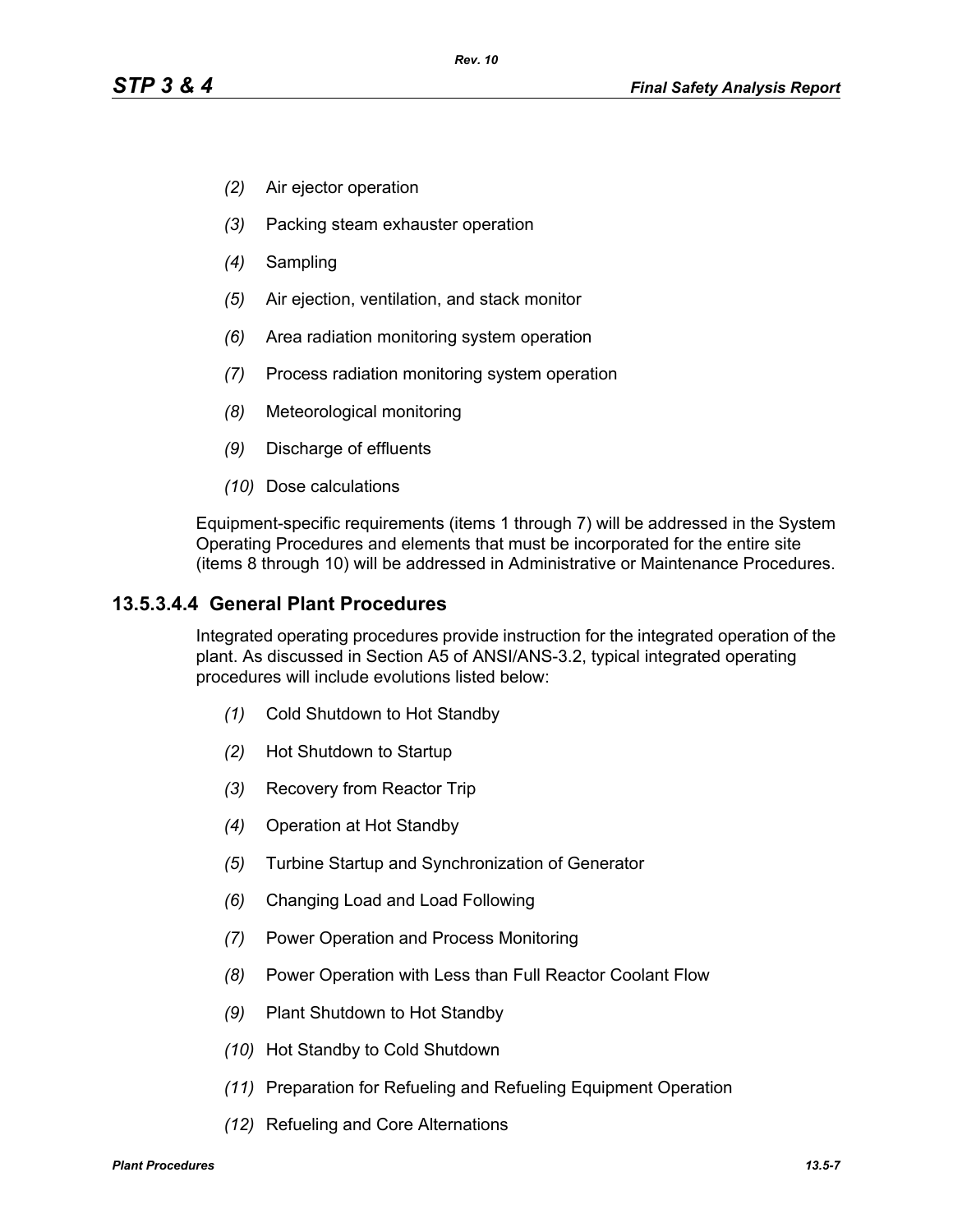# **13.5.3.4.5 System Operating Procedures**

Instructions for energizing, filling, venting, draining, starting up, shutting down, changing modes of operation, returning to service following testing (if not contained in the applicable testing procedure), and other instructions appropriate for operation of systems and prevention of water hammer will be delineated in System Operating Procedures. As discussed in Section A3 of ANSI/ANS-3.2, typical System Operating Procedures are listed below:

- *(1)* Nuclear Steam Supply System (Vessel and Recirculating System)
- *(2)* Control Rod Drive System
- *(3)* Reactor Water Cleanup System
- *(4)* Standby Liquid Control System
- *(5)* Residual Heat Removal System
- *(6)* High Pressure Core Flooder System
- *(7)* Reactor Core Isolation Cooling
- *(8)* Automatic Depressurization System
- *(9)* Reactor Building Cooling Water System
- *(10)* Containment
	- $\bullet$  Maintaining Integrity
	- Containment Ventilation System
	- $\bullet$  Inerting and Deinerting
- *(11)* Fuel Pool Cooling and Cleanup System
- *(12)* Main Steam System
- *(13)* Turbine/Generator System
- *(14)* Condensate System
- *(15)* Feedwater System
- *(16)* Makeup Water System
- *(17)* Reactor Building Service Water System
- *(18)* Turbine Building Service Water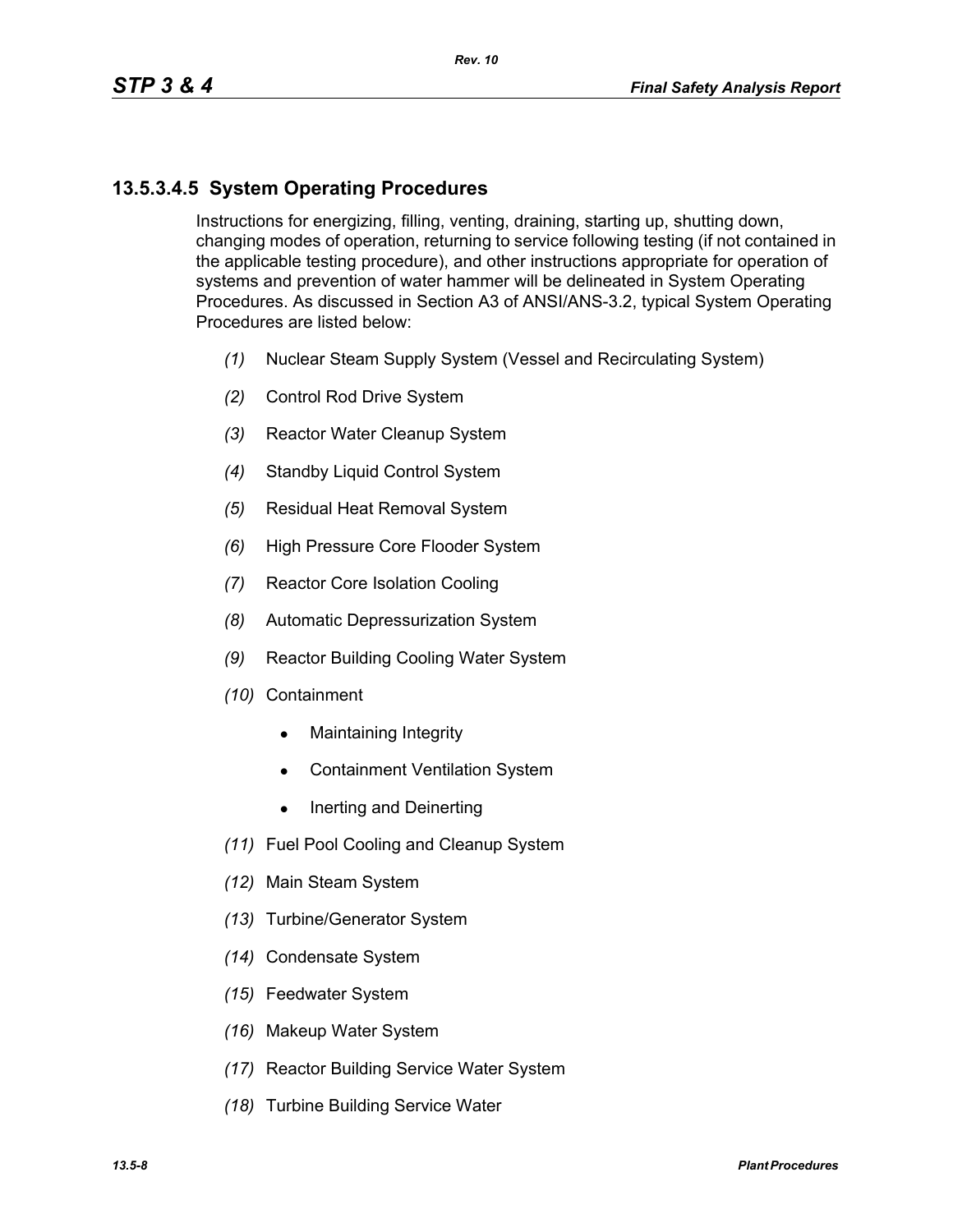- *(19)* Reactor Building HVAC System
- *(20)* Control Building HVAC System
- *(21)* Radwaste HVAC System
- *(22)* Standby Gas Treatment System
- *(23)* Instrument Air System
- *(24)* Electrical System
	- Offsite: Circuits between offsite transmission network and the onsite Class 1E distribution system
	- Onsite: Emergency Power Sources (e.g., Diesel generator, batteries)
		- –- AC System
		- –- DC System
- *(25)* Neutron Monitoring System
	- Startup Range Neutron Monitoring System
	- Power Range Neutron Monitoring System
	- Traversing In-core Probe System
- *(26)* Reactor Protection System
- *(27)* Rod Worth Minimizer

#### **13.5.3.4.6 Alarm Response Procedures**

Procedures will be prepared for off-normal or alarm conditions that require operator action in the Main Control Room. An individual procedure will be written for each annunciator window containing instructions for each alarm associated with that window which is important to safety or the operation of the power plant. These instructions will normally contain (1) the meaning of the alarm, (2) the source of the signal, (3) the immediate action that is to occur automatically, (4) the immediate operator action, and (5) the long-range actions. If more than one alarm applies to a given procedure, repetition of the procedure may not be required if the applicable annunciators are listed at the beginning of the procedure.

Included in this procedure group will be specific guidance specifying operator actions in response to prolonged low level reactor coolant system leakage below Technical Specifications limits.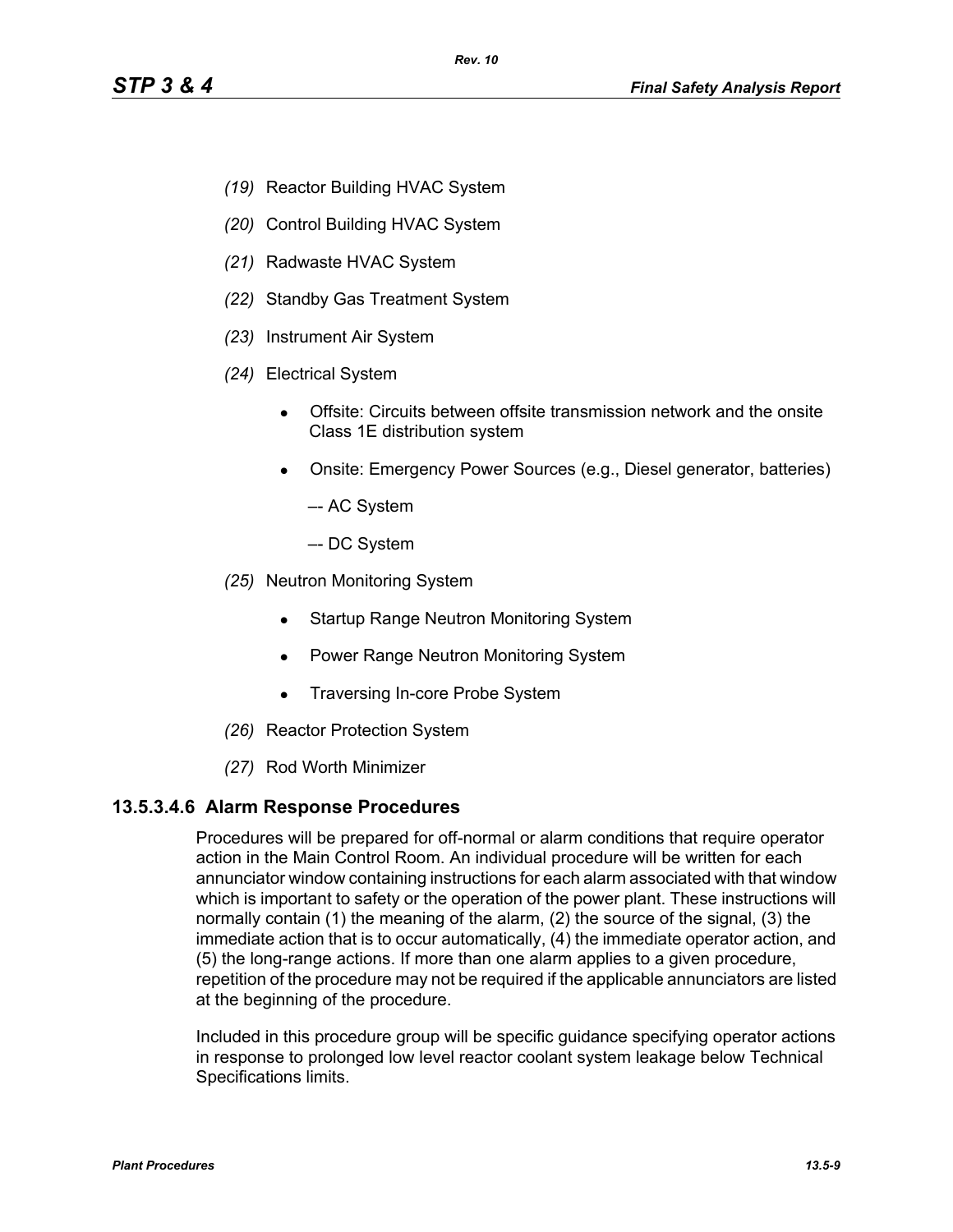## **13.5.3.4.7 Abnormal Operating Procedures**

 As discussed in Section A 10 of ANSI/ANS-3.2, procedures will be provided to guide operation for significant events. Examples of such events are listed below.

- *(1)* Loss of Coolant (inside and outside primary containment, response to large and small breaks, including leak-rate determination)
- *(2)* Loss of Instrument Air
- *(3)* Loss of Electrical Power (and/or degraded power sources or bothand Extended Loss of AC Power)
- *(4)* Loss of Core Coolant Flow
- *(5)* Loss of Condenser Vacuum
- *(6)* Loss of Containment Integrity
- *(7)* Loss of Service Water
- *(8)* Loss of Shutdown Cooling
- *(9)* Loss of Component Cooling System or Cooling to Individual Components
- *(10)* Loss of Feedwater or Feedwater System Failure
- *(11)* Loss of Protective System Channel
- *(12)* Miss-positioned Control Rod or Rods or Rod Drops
- *(13)* Inability to Drive Control Rods
- *(14)* Conditions Requiring Use of Standby Liquid Control System
- *(15)* Fuel Cladding Failure or High Activity in Reactor Coolant or Offgas
- *(16)* Fire in Control Room or Forced Evacuation of Control Room
- *(17)* Turbine and Generator Trips
- *(18)* Malfunction of Automatic Reactivity Control System
- *(19)* Malfunction of Pressure Control System
- *(20)* Reactor Trip
- *(21)* Plant fires
- *(22)* Acts of Nature (e.g., Tornado, flood, dam failure, earthquake)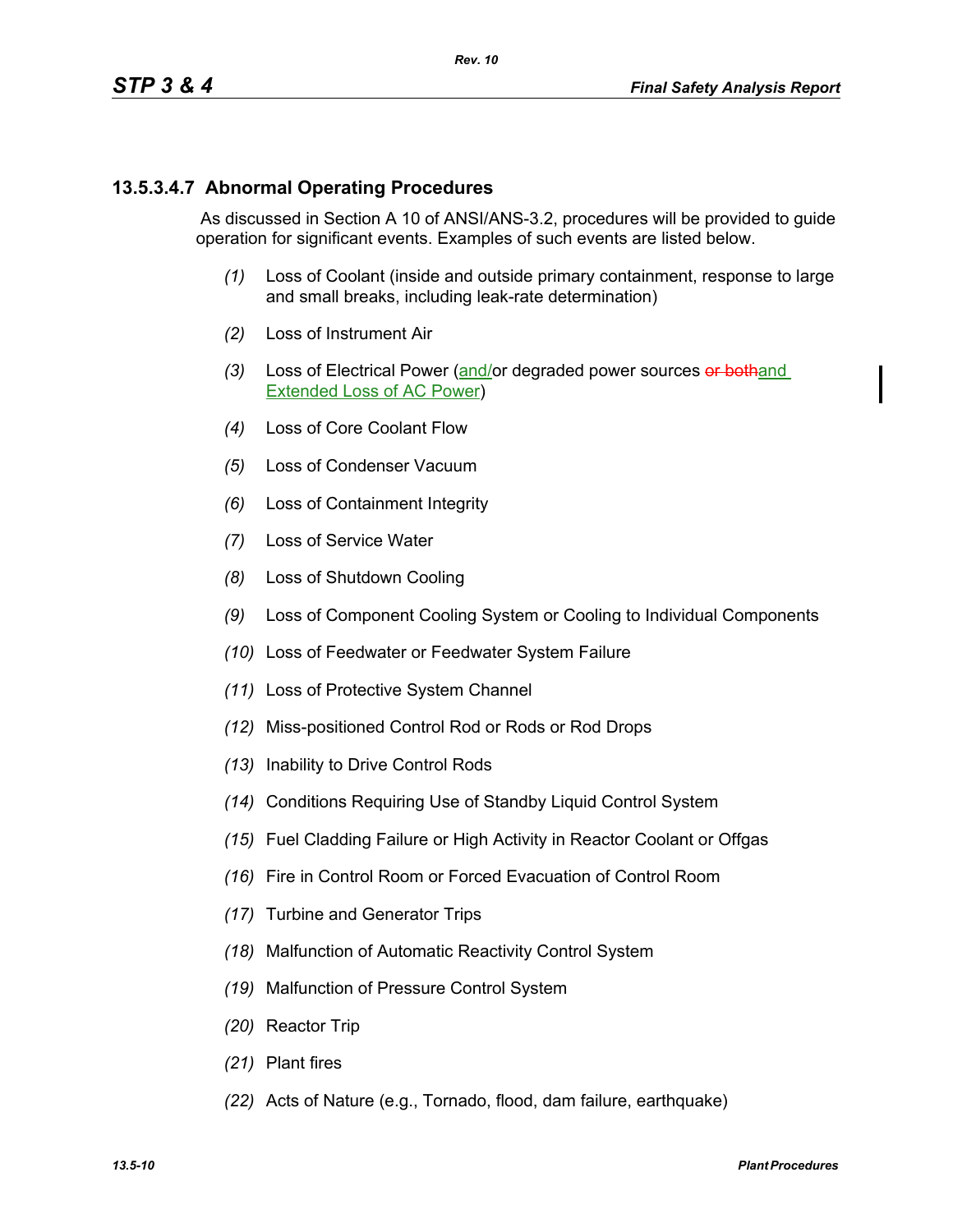- *(23)* Irradiated Fuel Damage While Refueling
- *(24)* Abnormal Releases of Radioactivity
- *(25)* Intrusion of Demineralizer Resin into Primary System
- *(26)* Hydrogen Explosions
- *(27)* Containment Isolation (including reopening of individual isolation valve following reset of safety injection or containment isolation valves)
- *(28)* Loss of Annunciators
- *(29)* Safe shutdown and cool-down under degraded core conditions (may be included in EOP actions)
- *(30)* Other expected transients that may be applicable

#### **13.5.3.4.8 Calibration, Inspection, and Test Procedures**

Procedures will be prepared for each surveillance test, inspection, or calibration required by Technical Specifications. As discussed in Section A8 of ANSI/ANS-3.2, examples of topics covered by surveillance test procedures are listed below:

- *(1)* Containment Leak Rate and Penetration Leak Rate Tests\*
- *(2)* Containment Isolation Tests
- *(3)* Containment Vacuum Breaker Tests
- *(4)* Containment Spray System Tests
- *(5)* Standby Gas Treatment System Tests (including filter tests)
- *(6)* Emergency Service Water System Functional Tests
- *(7)* Main Steam Isolation Valve Tests
- *(8)* Fire Protection System Functional Tests
- *(9)* Containment Monitoring System Tests
- *(10)* Emergency Core Cooling System Tests
- *(11)* Control Rod Operability and Scram Time Tests
- *(12)* Reactor Protection System Tests and Calibrations
- *(13)* Rod Block Tests and Calibrations
- *(14)* Refueling System Circuit Test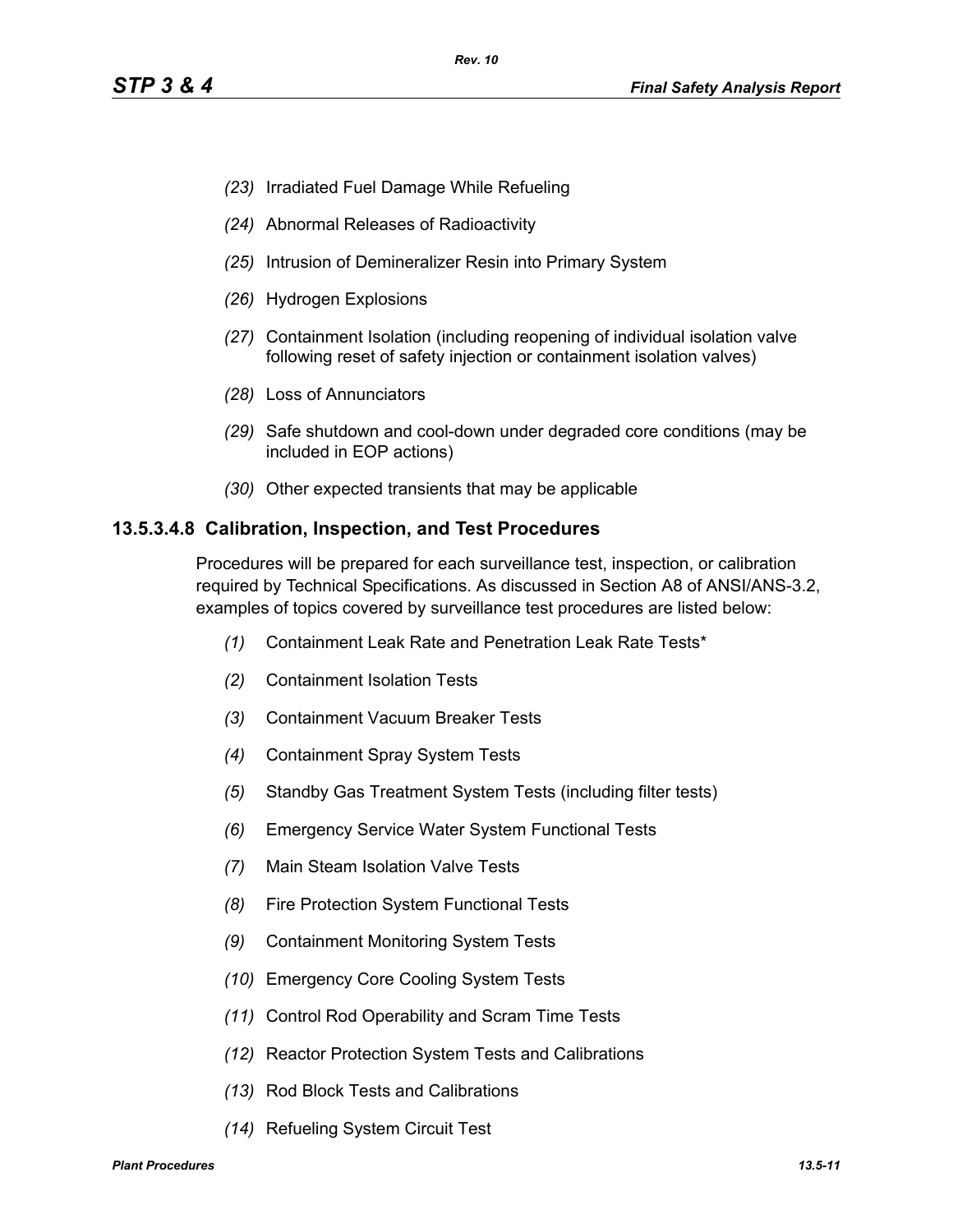- *(15)* Standby Liquid System Tests
- *(16)* Core Thermal Limit Checks and Core Flux Monitor Calibrations
- *(17)* Emergency Power Tests
- *(18)* Reactor Core Isolation Cooling Tests
- *(19)* NSSS Pressurization and Leak Detection
- *(20)* Inspection of Reactor Coolant System Pressure Boundary
- *(21)* Inspection of Pipe Hanger Settings
- *(22)* Control Rod Drive System Functional Tests
- *(23)* Core Physics Surveillance, Including Heat Balance
- *(24)* Leak Detection System Tests\*
- *(25)* Area, Portable, and Air borne Radiation Monitor Calibrations
- *(26)* Process Radiation Monitor Calibrations
- *(27)* Safety Relief Valve Tests
- *(28)* Turbine Overspeed Trip Tests
- *(29)* Water Storage Tanks Level Instrumentation Calibrations
- *(30)* Reactor Building In-leakage Tests
- *(31)* Nitrogen Inerting System Tests

\* Included in this procedure group will be guidance regarding conversion of various leakage measurements into a common leakage equivalent.

# **13.5.3.4.9 Emergency Operating Procedures**

Procedures that are symptom-oriented will be prepared to provide the operator guidance for maintaining the reactor in a safe condition with any or all of the principal process variables for the reactor or containment initially outside of limits, regardless of cause. Such procedures do not require the operator to diagnose the cause of the upset. A list of events that procedures will cover are provided below:

- *(1)* RPV Control
- *(2)* Primary Containment Control
- *(3)* Secondary Containment Control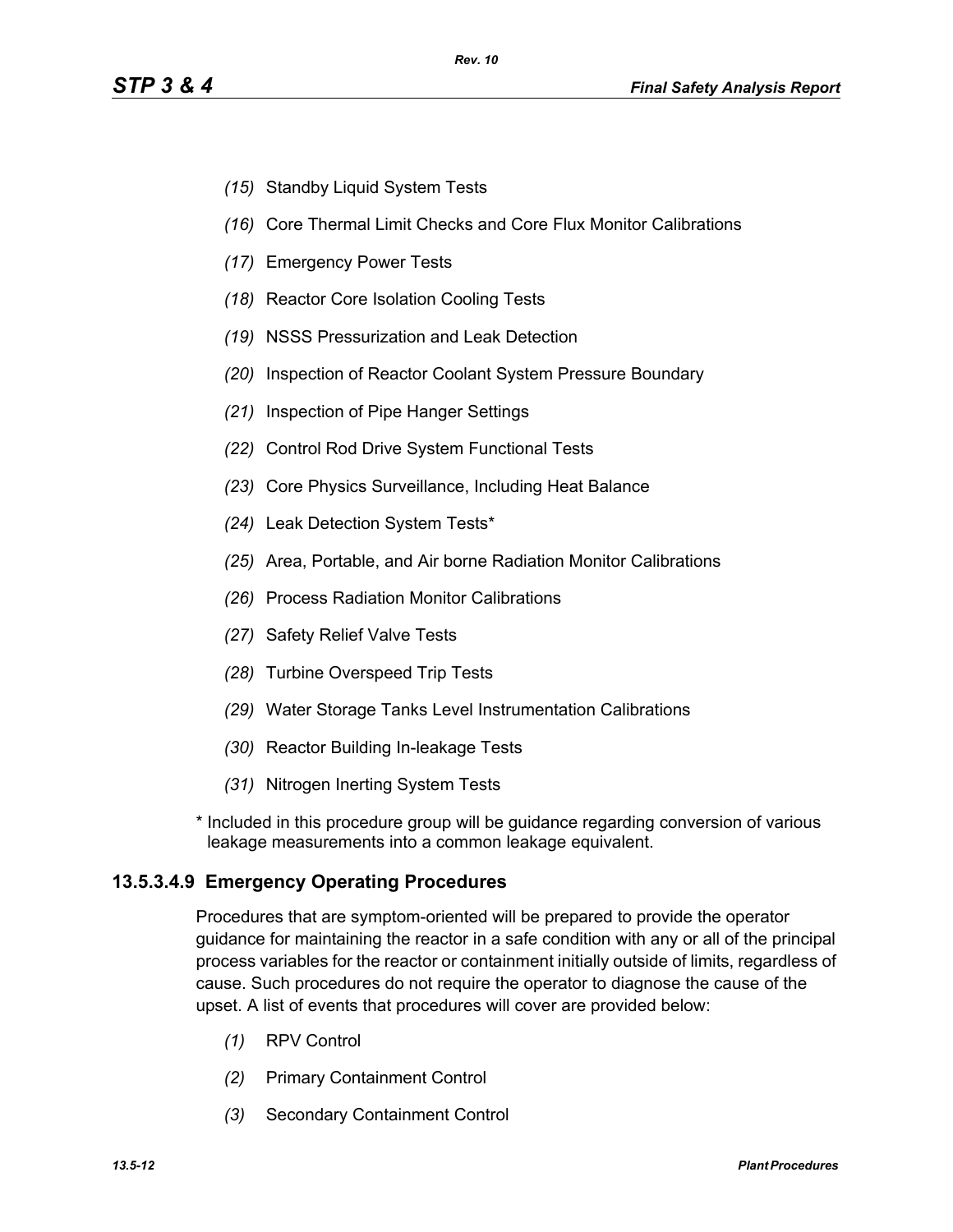- *(4)* Radioactivity Release Control
- *(5)* Level Restoration (Alternate Level Control)
- *(6)* Emergency (RPV) Pressurization
- *(7)* Steam Cooling
- *(8)* RPV Flooding
- *(9)* Level/Power Control
- *(10)* (Primary) Containment Flooding

### **13.5.3.5.1 Supporting Documents**

*(1)* ABWR Tier 2 Rev. 04, Appendix 18A, Emergency Procedure Guidelines

### **13.5.3.5.2 Regulation and Regulatory Requirements**

- *(1)* NUREG-0737, Supplement No. 1, Clarification of TMI Action Plan Requirements, 1982
- *(2)* NUREG-0899, Guidelines for the Preparation of Emergency Operating Procedures, 1982
- *(3)* NUREG-1358, Lessons Learned From the Special Inspection Program for Emergency Operating Procedures, 1989
- *(4)* NUREG-1358, Lessons Learned From the Special Inspection Program for Emergency Operating Procedures, Supplement 1,1992
- *(5)* NUREG/CR-5228, Techniques for Preparing Flowchart Format Emergency Operating Procedures, Volumes 1 and 2,1989